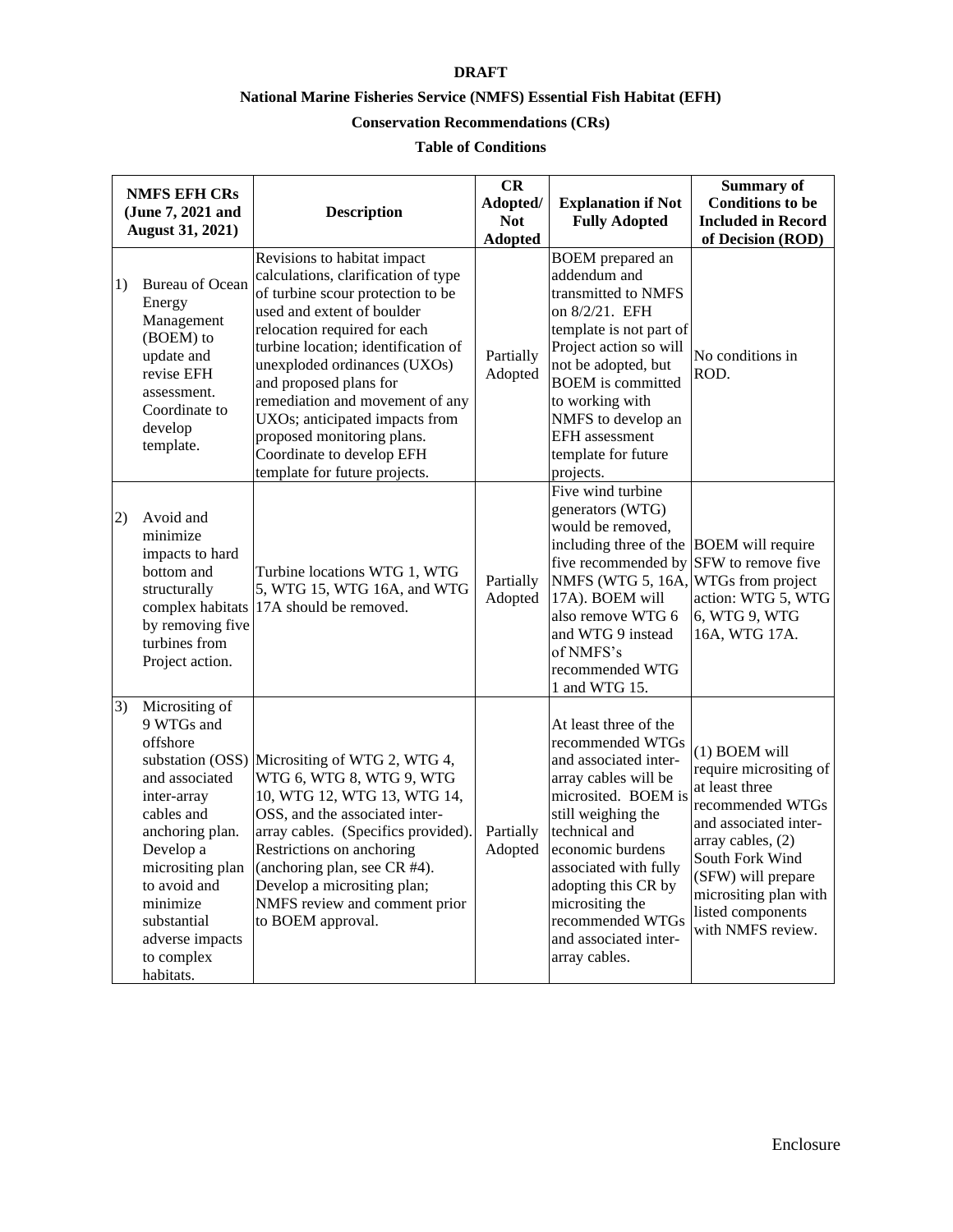|                                                                                                                                                                                                                                                       | Applicant to develop an anchoring                                                                                                                                                                                                                                                                                                                                                                                                                                                                                                                                                               |                      | <b>BOEM</b> cannot adopt                                                                                                                                                                                                                                                                                                                                          |                                                                                                                                                                                                                                                                                                                                                                                                                                                                                                                                                                                                                                                                                                    |
|-------------------------------------------------------------------------------------------------------------------------------------------------------------------------------------------------------------------------------------------------------|-------------------------------------------------------------------------------------------------------------------------------------------------------------------------------------------------------------------------------------------------------------------------------------------------------------------------------------------------------------------------------------------------------------------------------------------------------------------------------------------------------------------------------------------------------------------------------------------------|----------------------|-------------------------------------------------------------------------------------------------------------------------------------------------------------------------------------------------------------------------------------------------------------------------------------------------------------------------------------------------------------------|----------------------------------------------------------------------------------------------------------------------------------------------------------------------------------------------------------------------------------------------------------------------------------------------------------------------------------------------------------------------------------------------------------------------------------------------------------------------------------------------------------------------------------------------------------------------------------------------------------------------------------------------------------------------------------------------------|
| Develop an<br>4)<br>anchoring plan<br>to ensure<br>anchoring is<br>avoided and<br>minimized in<br>sensitive<br>habitats,<br>including hard<br>bottom,<br>structurally<br>complex habitats<br>during<br>construction and<br>maintenance<br>operations. | plan to ensure anchoring is<br>avoided and minimized in<br>complex habitats during<br>construction and maintenance of<br>the project. (Specifics for plan<br>provided). Specifically delineate<br>areas of complex habitat around<br>each turbine and cable locations,<br>and identify areas restricted from<br>anchoring. Anchor chains should<br>include mid-line buoys to<br>minimize impacts to benthic<br>habitats from anchor sweep where<br>feasible. SFW to provide<br>submerged aquatic vegetation<br>(SAV) maps to contractors.<br>NMFS review and comment prior<br>to BOEM approval. | Partially<br>Adopted | the inshore<br>components of the<br>CR (SAV and<br>anchoring at O&M<br>facility) because their<br>implementation and<br>enforcement are<br>outside of BOEM's<br>jurisdictional<br>authority. The U.S.<br>Army Corps of<br>Engineers (USACE)<br>will consider<br>including inshore<br>(O&M) components<br>of this CR in any<br>permit issued for this<br>activity. | SFW will prepare<br>anchoring plan with<br>listed components<br>with NMFS review.<br>SFW will provide<br>habitat maps to<br>contractors.                                                                                                                                                                                                                                                                                                                                                                                                                                                                                                                                                           |
| Scour and cable<br>5)<br>$protection -$<br>natural, rounded<br>stone or specific<br>engineered stone                                                                                                                                                  | Scour and cable protection -<br>natural, rounded stone to match<br>existing conditions should be<br>required; if engineered, provide<br>3D structure. NMFS review and<br>comment on descriptions/specs of<br>proposed engineered stone prior to<br>BOEM approval.                                                                                                                                                                                                                                                                                                                               | Adopted.             | <b>BOEM</b> will require<br>natural or engineered<br>stone because natural<br>stone is likely to be<br>technically or<br>financially infeasible.                                                                                                                                                                                                                  | SFW will utilize<br>cable protection<br>measures that consist<br>of natural or<br>engineered stone that<br>does not inhibit<br>epibenthic growth<br>and provides three-<br>dimensional<br>complexity, both in<br>height and in<br>interstitial spaces, as<br>technically and<br>economically<br>feasible. The plan<br>must include a<br>consideration of<br>nature-inclusive<br>designs (NIDs). SFW<br>must also include a<br>proposal for use of<br>NIDs or materials<br>appropriate for<br>Atlantic cod habitat<br>for impacts to<br>complex habitat<br>permanently<br>disturbed at WTG 1<br>and WTG 15. SFW<br>will submit plan to<br><b>NMFS</b> and <b>BOEM</b><br>for review and<br>comment. |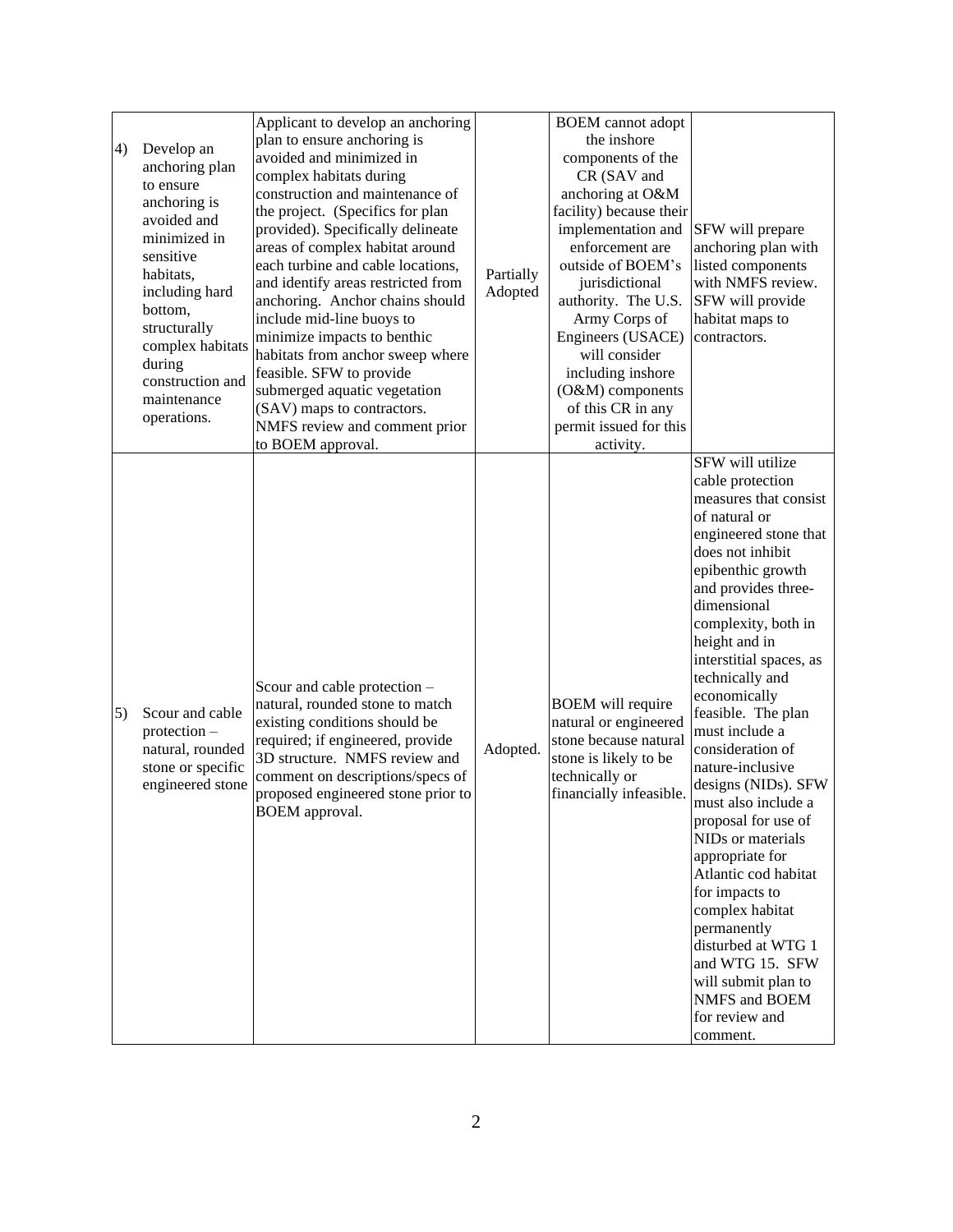| 6) | Restrict pile<br>driving and all<br>bottom-<br>disturbing<br>activities within<br>the lease area<br>Atlantic cod<br>spawning.                       | Pile driving activity and bottom-<br>tending disturbances should be<br>prohibited during peak spawning,<br>from November through March to<br>avoid and minimize substantial<br>during periods of adverse impacts to Atlantic cod<br>EFH.                                                                                                                                                                                                                           | Partially<br>adopted. | <b>BOEM</b> will require<br>adaptive restrictions<br>on certain bottom-<br>disturbing activities<br>when Atlantic cod<br>aggregations<br>indicative of<br>spawning are<br>detected, November -<br>March. Pile driving<br>not restricted during<br>November | <b>BOEM</b> will restrict<br>pile driving from<br>January through<br>April, with addition<br>of December with<br>contingencies. SFW<br>will be required to<br>develop an adaptive<br>acoustic monitoring<br>plan for spawning<br>Atlantic cod from<br>November through<br>March, including<br>restrictions on Project<br>activities if Atlantic<br>cod aggregations<br>indicative of<br>spawning are<br>detected. |
|----|-----------------------------------------------------------------------------------------------------------------------------------------------------|--------------------------------------------------------------------------------------------------------------------------------------------------------------------------------------------------------------------------------------------------------------------------------------------------------------------------------------------------------------------------------------------------------------------------------------------------------------------|-----------------------|------------------------------------------------------------------------------------------------------------------------------------------------------------------------------------------------------------------------------------------------------------|-------------------------------------------------------------------------------------------------------------------------------------------------------------------------------------------------------------------------------------------------------------------------------------------------------------------------------------------------------------------------------------------------------------------|
| 7) | Require the<br>applicant to use<br>noise mitigation<br>measures during<br>construction,<br>such as soft start<br>procedures and<br>bubble curtains. | Noise mitigation: soft start and<br>noise mitigation devices such as<br>bubble curtains. Development of<br>plan with NMFS review and<br>comment. Noise mitigation plan<br>to include process for notification<br>of resource agencies within 24<br>hours if fish kill, plus contingency<br>plan for resolution.                                                                                                                                                    | Adopted.              | N/A                                                                                                                                                                                                                                                        | (1) Soft starts,<br>(2) Noise mitigation<br>devices (e.g., bubble<br>curtains), (3) Noise<br>mitigation plan with<br>agency review,<br>(4) Notification<br>within 24 hours if<br>fish kill.                                                                                                                                                                                                                       |
| 8) | Require passive<br>acoustic<br>monitoring<br>(PAM) to be<br>conducted along<br>a range of<br>gradients from<br>the proposed                         | PAM details: conduct PAM along<br>range of gradients before, during,<br>after construction; sound<br>verification monitoring during pile<br>driving activities; noise<br>dampening technology should be<br>applied should real-time<br>monitoring indicate noise levels<br>are not attenuated to the minimum<br>required 10 decibels. Plan<br>turbine locations. provided to resource agencies for<br>review. Acoustic monitoring<br>reports provided to agencies. | Partially<br>adopted. | PAM along gradients<br>before, during and<br>after construction will<br>be considered for<br>funding in BOEM's<br>annual Studies<br>Development Plan,<br>depending on<br>availability of funds<br>and management<br>priorities.                            | Sound verification<br>monitoring and noise<br>dampening will occur<br>during pile driving.                                                                                                                                                                                                                                                                                                                        |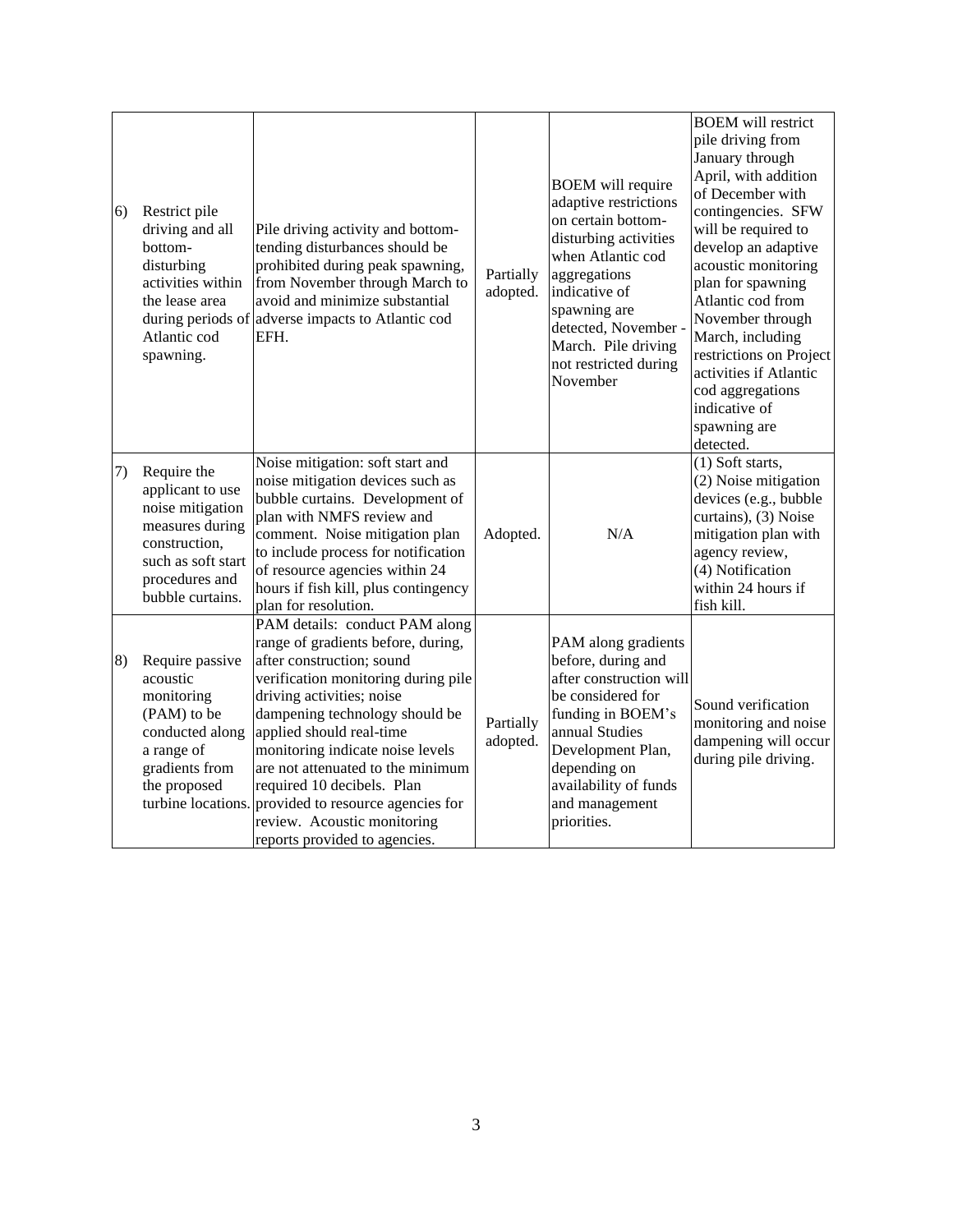| 9) | Revise the<br><b>Benthic Habitat</b><br><b>Monitoring Plan</b><br>(section within<br>Fisheries<br>Research<br>Monitoring Plan,<br>[FRMP]) to<br>better detect<br>changes. | BOEM should require SFW to<br>revise the plan to address agency<br>concerns regarding ability of plan<br>to detect changes and include<br>additional monitoring (e.g.,<br>invasive species, habitats<br>impacted by project construction,<br>demersal juvenile fish species).<br>SFW should consult with the<br>resource agencies in the revision<br>and refinement of this plan and<br>give the resource agencies a<br>minimum of 30 days to review<br>and comment on the plan. | Partially<br>adopted   | <b>BOEM</b> will not<br>require SFW to revise<br>the plan but will<br>require SFW to<br>review and respond<br>to recommendations<br>in CR #9 and provide<br>revisions as feasible.                                                                                                                                                                                                                                                                                                             | SFW to provide<br>revisions to FRMP<br>according to NMFS<br>EFH CR #9, as<br>feasible. SFW to<br>provide revised<br>FRMP to NMFS for<br>30-day review. SFW<br>must resolve all<br>comments on<br>revisions to the<br>FRMP to BOEM's<br>satisfaction prior to<br>implementation of the<br>revisions. |
|----|---------------------------------------------------------------------------------------------------------------------------------------------------------------------------|----------------------------------------------------------------------------------------------------------------------------------------------------------------------------------------------------------------------------------------------------------------------------------------------------------------------------------------------------------------------------------------------------------------------------------------------------------------------------------|------------------------|------------------------------------------------------------------------------------------------------------------------------------------------------------------------------------------------------------------------------------------------------------------------------------------------------------------------------------------------------------------------------------------------------------------------------------------------------------------------------------------------|-----------------------------------------------------------------------------------------------------------------------------------------------------------------------------------------------------------------------------------------------------------------------------------------------------|
|    | 10) BOEM should<br>continue and<br>expand the on-<br>going telemetry<br>and passive<br>acoustic survey.                                                                   | The study should be extended to<br>provide continuous monitoring of<br>Atlantic cod spawning<br>aggregations prior to the<br>construction of the project, and<br>post-construction. We also<br>recommend that the survey be<br>expanded throughout the entire<br>Massachusetts and Rhode<br>Island/Massachusetts wind energy<br>areas (WEA).                                                                                                                                     | <b>Not</b><br>adopted. | Not adopted because<br>it does not address<br>impacts of the Project<br>action. However,<br><b>BOEM</b> is currently<br>funding the study<br>"Movement Patterns<br>of Fish in Southern<br>New England"<br>through an<br>interagency<br>agreement with the<br>NMFS. The project<br>is currently funded<br>through FY 2023.<br><b>BOEM</b> will consider<br>continuing and/or<br>expanding this study<br>at that time,<br>depending on<br>availability of funds<br>and management<br>priorities. | No condition in<br>ROD.                                                                                                                                                                                                                                                                             |
|    | 11) BOEM should<br>develop and<br>implement a<br>regional scale<br>study to evaluate<br>and monitor<br>shifts and<br>changes in<br>hydrodynamics.                         | Given the uncertainties<br>surrounding potential impacts to<br>hydrodynamics and predator-prey<br>relationships that may result from<br>this project and cumulatively<br>across the southern New England<br>WEAs, BOEM should take<br>measures to address this<br>uncertainty.                                                                                                                                                                                                   | <b>Not</b><br>adopted. | Not adopted because<br>it does not address<br>impacts of the Project<br>action. BOEM will<br>continue to work with<br>NMFS in the<br>development of<br>studies funded in<br><b>BOEM's annual</b><br><b>Studies Development</b><br>Plan. Funding of<br>studies depends on<br>availability of funds<br>and management<br>priorities.                                                                                                                                                             | No condition in<br>ROD.                                                                                                                                                                                                                                                                             |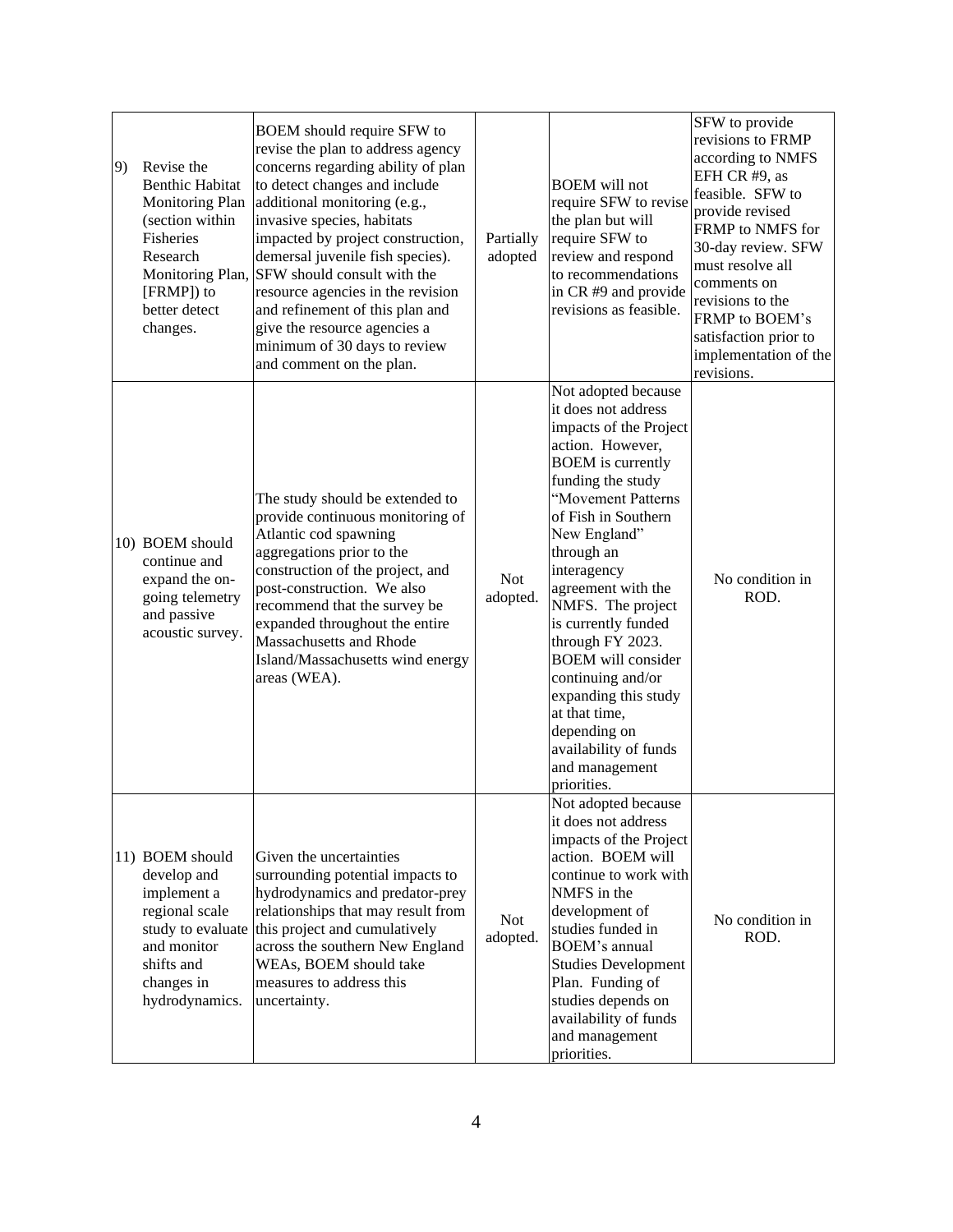| 12) Restrict<br>nearshore<br>dredging.                                                                                                                                                                                                                                                                                                                                                                              | Nearshore dredging and silt-<br>producing activities associated<br>with the sea-to-shore cable<br>installation and proposed<br>Operations & Maintenance<br>(O&M) facility improvements that<br>occur at or adjacent to water<br>depths of<br>5 meters or less, from January 1<br>through May 31, of any calendar<br>year, to protect sensitive life<br>history stage winter flounder EFH. | <b>Not</b><br>adopted. | <b>BOEM</b> supports this<br>CR but cannot adopt<br>because its<br>implementation and<br>enforcement are<br>outside of BOEM's<br>jurisdictional<br>authority. The<br><b>USACE</b> will consider<br>including this timing<br>restriction in any<br>permit issued for this<br>activity. | No condition in<br>ROD.                                                                                     |
|---------------------------------------------------------------------------------------------------------------------------------------------------------------------------------------------------------------------------------------------------------------------------------------------------------------------------------------------------------------------------------------------------------------------|-------------------------------------------------------------------------------------------------------------------------------------------------------------------------------------------------------------------------------------------------------------------------------------------------------------------------------------------------------------------------------------------|------------------------|---------------------------------------------------------------------------------------------------------------------------------------------------------------------------------------------------------------------------------------------------------------------------------------|-------------------------------------------------------------------------------------------------------------|
| 13) Consultation<br>prior to<br>decommission-<br>ing.                                                                                                                                                                                                                                                                                                                                                               | The EFH consultation should be<br>reinitiated prior to<br>decommissioning turbines to<br>ensure that the impact to EFH as a<br>result of the decommissioning<br>activities have been evaluated and<br>minimized to the extent<br>practicable.                                                                                                                                             | Adopted.               | N/A                                                                                                                                                                                                                                                                                   | <b>BOEM</b> will consult<br>prior to<br>decommissioning.                                                    |
| 14) Location of<br>UXO within<br>project area<br>should be clearly<br>depicted on<br>micrositing plan<br>(see CR #3).<br>Should any<br>UXOs be<br>proposed to be<br>relocated,<br>micrositing plan<br>should clearly<br>depict initial<br>location and all<br>potential<br>relocation sites.<br>Information on<br>proposed<br>mitigation<br>measure for each<br>UXO should be<br>provided with<br>micrositing plan. | Location of potential and<br>identified UXOs should be<br>depicted on micrositing plan. For<br>any relocation of UXOs,<br>micrositing plan should depict<br>initial location and potential<br>relocation sites. Information on<br>mitigation of each UXO should be<br>provided with the micrositing<br>plan.                                                                              | Adopted                | The potential<br>mitigation measure<br>for relocation of<br>UXOs has been<br>rescinded by SFW.                                                                                                                                                                                        | Location of potential<br>and identified UXOs<br>will be depicted on<br>micrositing plan, as<br>practicable. |